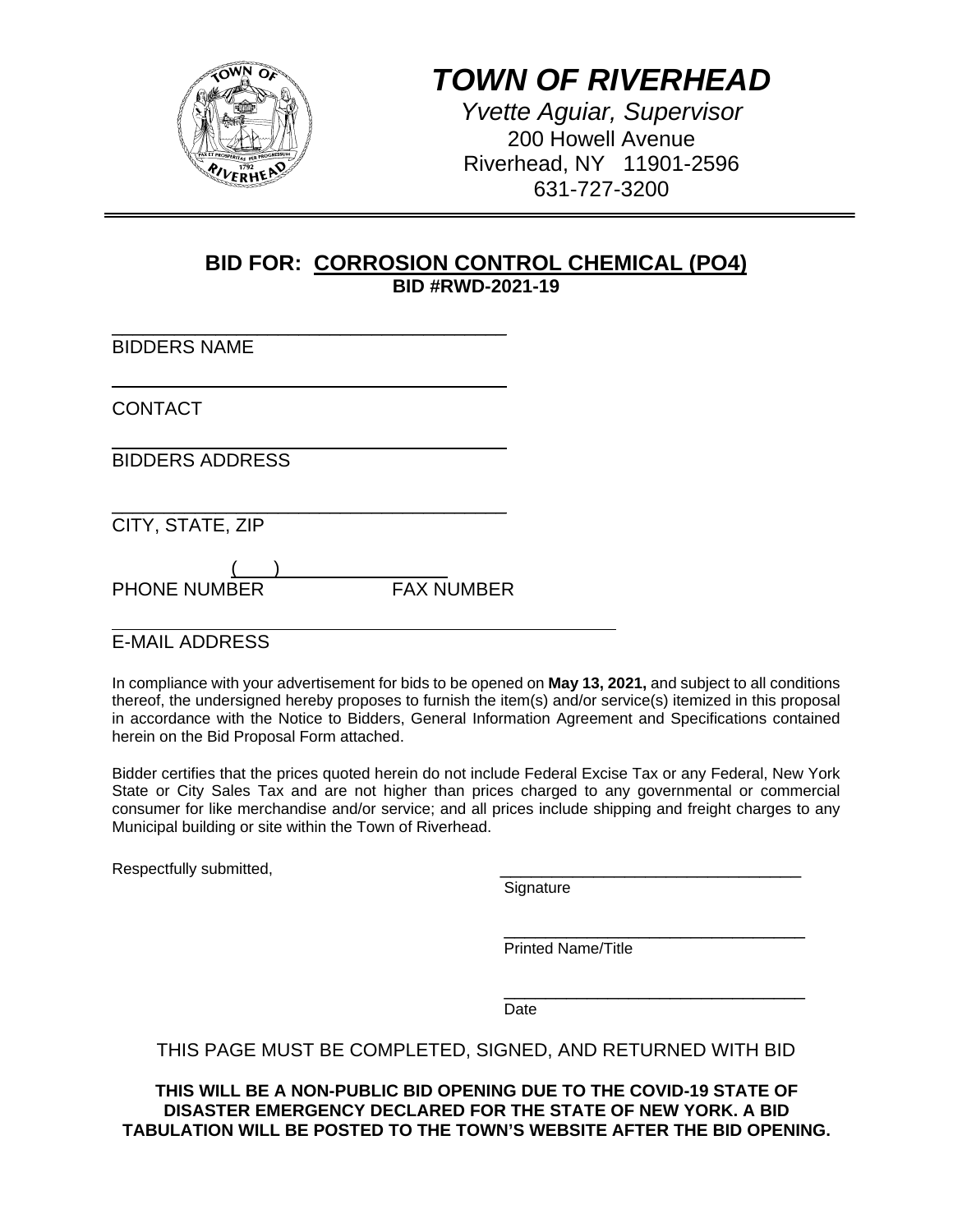#### **TOWN OF RIVERHEAD NOTICE TO BIDDERS**

Sealed bids for the purchase of **CORROSION CONTROL CHEMICAL (PO4)** for use by the **TOWN OF RIVERHEAD** will be received by the Town Clerk of the Town of Riverhead at Town Hall, 200 Howell Avenue, Riverhead, New York, 11901, until **11:00 a.m.** on **May 13, 2021**.

Bid Specifications and/or Plans may be obtained by visiting the Town of Riverhead website at **www.townofriverheadny.gov** on or after **April 29, 2021.** Click on "Bid Requests" and follow the instructions to register.

All bids are to be submitted in a sealed envelope bearing the designation **BIDS FOR CORROSION CONTROL CHEMICAL (PO4) – BID # RWD-2021-19**. All bids must be submitted on the bid form provided. Any and all exceptions to the Specifications must be listed on a separate sheet of paper, bearing the designation "**EXCEPTIONS TO THE SPECIFICATIONS**" and be attached to the bid form.

**NOTE: Bid responses must be delivered to the Office of the Town Clerk at 200 Howell Avenue, Riverhead, New York, 11901, on or before May 13, 2021, at 11:00 a.m. The Town may decline to accept, deem untimely and/or reject any bid response/proposal that is not delivered to the Office of the Town Clerk.**

The Town Board reserves the right and responsibility to reject any or all bids or to waive any formality if it believes such action to be in the best interest of the Town.

### **BY ORDER OF THE TOWN BOARD OF THE TOWN OF RIVERHEAD**

Diane M. Wilhelm, Town Clerk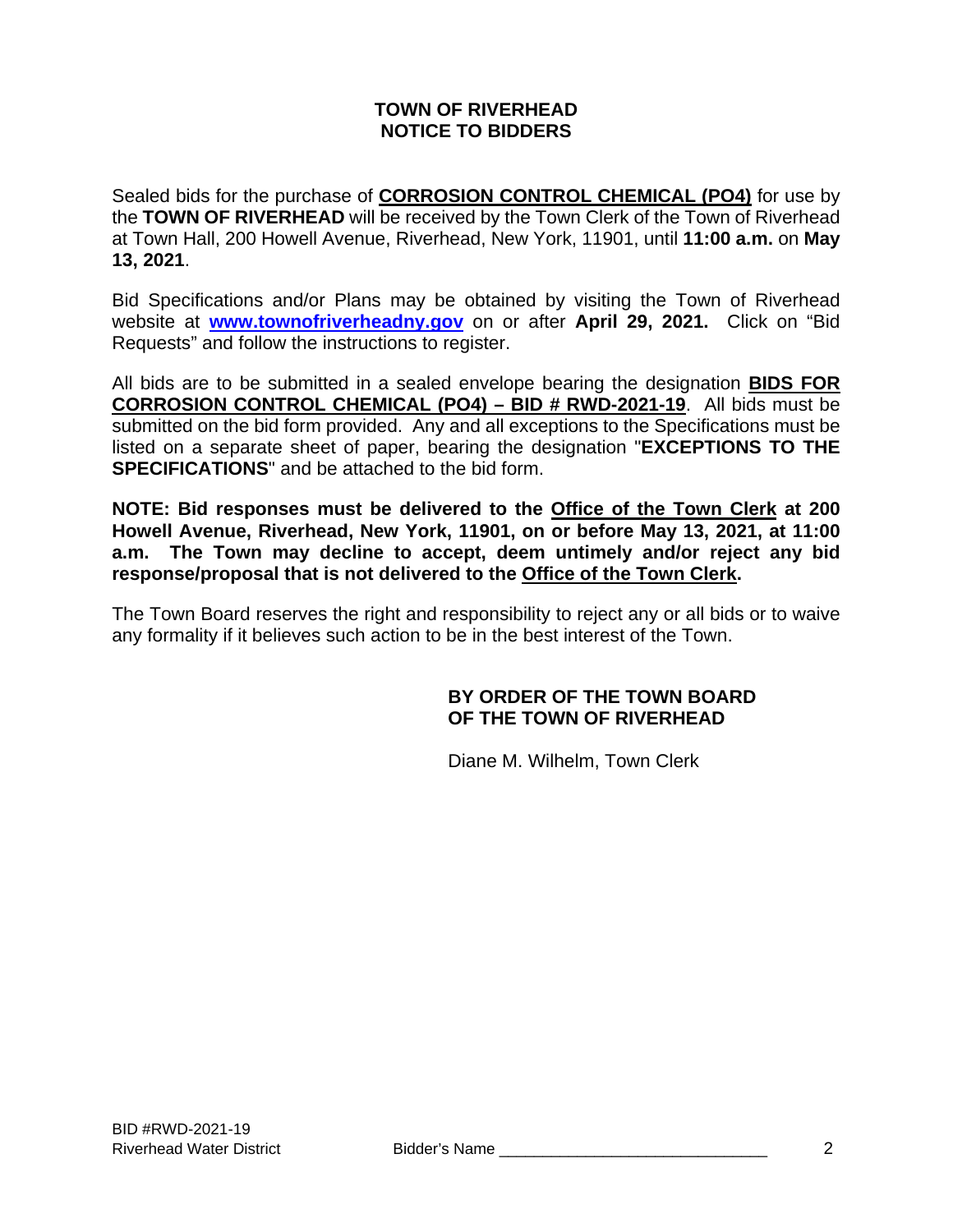## **GENERAL SPECIFICATIONS**

Bidders shall be responsible to carefully examine the Specifications enclosed. It is the responsibility of the bidder to submit all required documents specified in the bid specifications. If the bidder fails to submit the required documents, the bid will be rejected.

Bidders shall furnish their price and/or lump sum bid as called for on the Bid Proposal Sheet(s) attached.

Alternates of equal or superior design and/or quality shall be listed separately and a Manufacturer's Specification Sheet shall be submitted with a bid. **Failure to submit such data may result in the disallowing of said bid.** 

These Specifications require the doing of all things necessary or proper for, or incidental to, the furnishing and delivery of said product.

All things not expressly mentioned in these specifications, but involved in carrying out their intent, are required by these Specifications; and the vendor shall perform the same as though they were specifically mentioned, described and delineated.

## **COMPLIANCE WITH RULES AND REGULATIONS**

The product furnished shall comply with all provisions which would be applicable, if the Town of Riverhead were a private corporation of Federal and State of New York Laws, Ordinances, Codes, Rules, Regulations, Orders, Permits and Licenses and with fire underwriters requirement, except that where the weight and dimensions requirements set forth herein exceed such provisions, these Specifications shall control.

#### **GENERAL**

The product shall be furnished complete and in readiness for use.

#### **DELIVERY**

Delivery is to be made within 14 days after receipt of an order via purchase order.

All product delivered shall be delivered "on the ground within the facility" at the delivery point designated on the purchase order. All prices are F.O.B.

At the time of delivery, driver must present the following:

- 1. MSDS Sheet;
- 2. Certificate of Physical Characteristics;
- 3. Certificate of Analysis demonstrating compliance with bid specifications CL2 added;
- 4. Driver photo ID;
- 5. Affidavit of truck compliance submitted for delivery of water supply additives;
- 6. Seal numbers and documentation.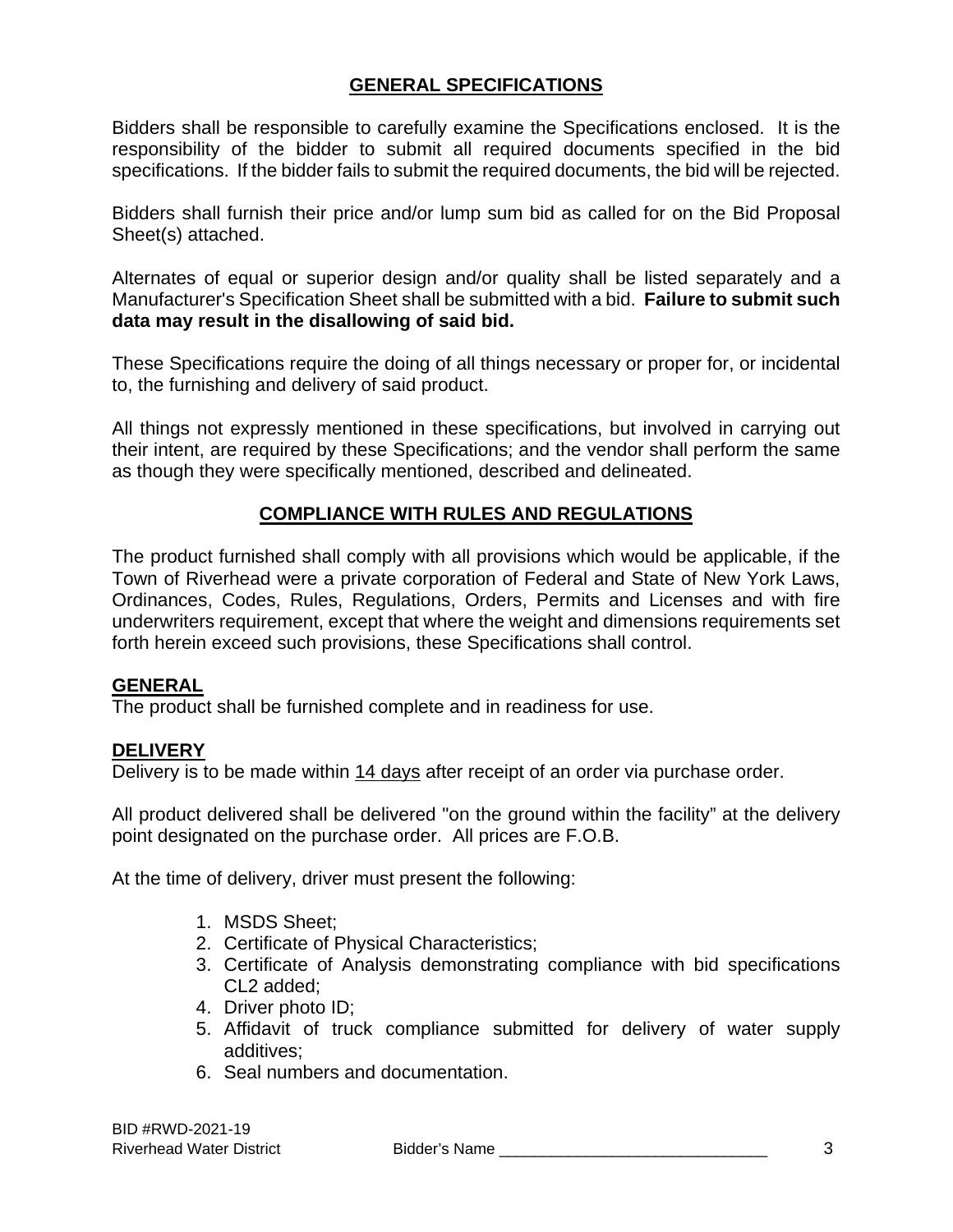**NOTE: If all six (6) items are not present at the time of delivery, the load will be rejected at NO COST to the District.** 

### **PRICES**

If a like or lower quantity of a standard item contained in this bid is sold by a vender at a price less than the prices quoted herein, the price to the Town of Riverhead shall be reduced to that lower price.

#### **QUANTITY**

The Town of Riverhead is in no way obligated to purchase quantities neither shown nor limited to said quantities listed.

### **CONTRACT PERIOD**

The Contract Period shall be effective from the date a resolution is adopted by the Town Board of the Town of Riverhead and shall continue for a period of one (1) year. At the termination of the contract period, the contract may be extended (not to exceed two extensions) for a total not to exceed three (3) years with the consent of the vendor(s) and the acceptance of the Town of Riverhead by a resolution of the Town Board.

The mention in the specifications of any product by brand name and/or model is meant to convey to the potential bidder the type and quality of the product required and desired by the Town. Any product which is of equal type and quality may be considered as such and may be acceptable to the Town upon agreement by the Town Board to that fact. The decision of the Town Board, however, in such a circumstance is final.

Furthermore, the Town Board of the Town of Riverhead reserves the right and responsibility to reject any or all bids if they believe such action to be in the best interest of the Town.

## **PIGGYBACKING CLAUSE METHOD OF AWARD**

The contract, if awarded, will be to the lowest responsive/responsible bidder(s) in part or in whole who meet(s) all the terms of the specifications or on the basis of best value in a manner consistent with all applicable provisions of **General Municipal Law 103**. The TOWN guarantees no minimum or maximum purchases or contracts as a result of award of this bid. The Town of Riverhead seeks to offer and make available this contract for commodity, product or services to members (commissioner elected, town or village water district members) of the Long Island Water Conference (LIWC) which maintain and manage their own water distribution system and meet criteria set forth in General Municipal Law, Article Five § 119-o related to town, village or special districts authorization to enter into cooperative agreements authorized by applicable provisions of Town Law and General Municipal Law that have entered into the purchasing cooperative agreement, of the LIWCPC and reserves the right to allow all municipal and not for profit organizations authorized under the General Municipal Laws of the State of New York, to purchase any goods and/or services awarded as a result of this bid in accordance with the latest amendments to **NYS GML 100 through 104**. However, it is understood that the extension of such contracts are at the discretion of the vendor and the vendor is only bound to any contract between the Town of Riverhead and the vendor.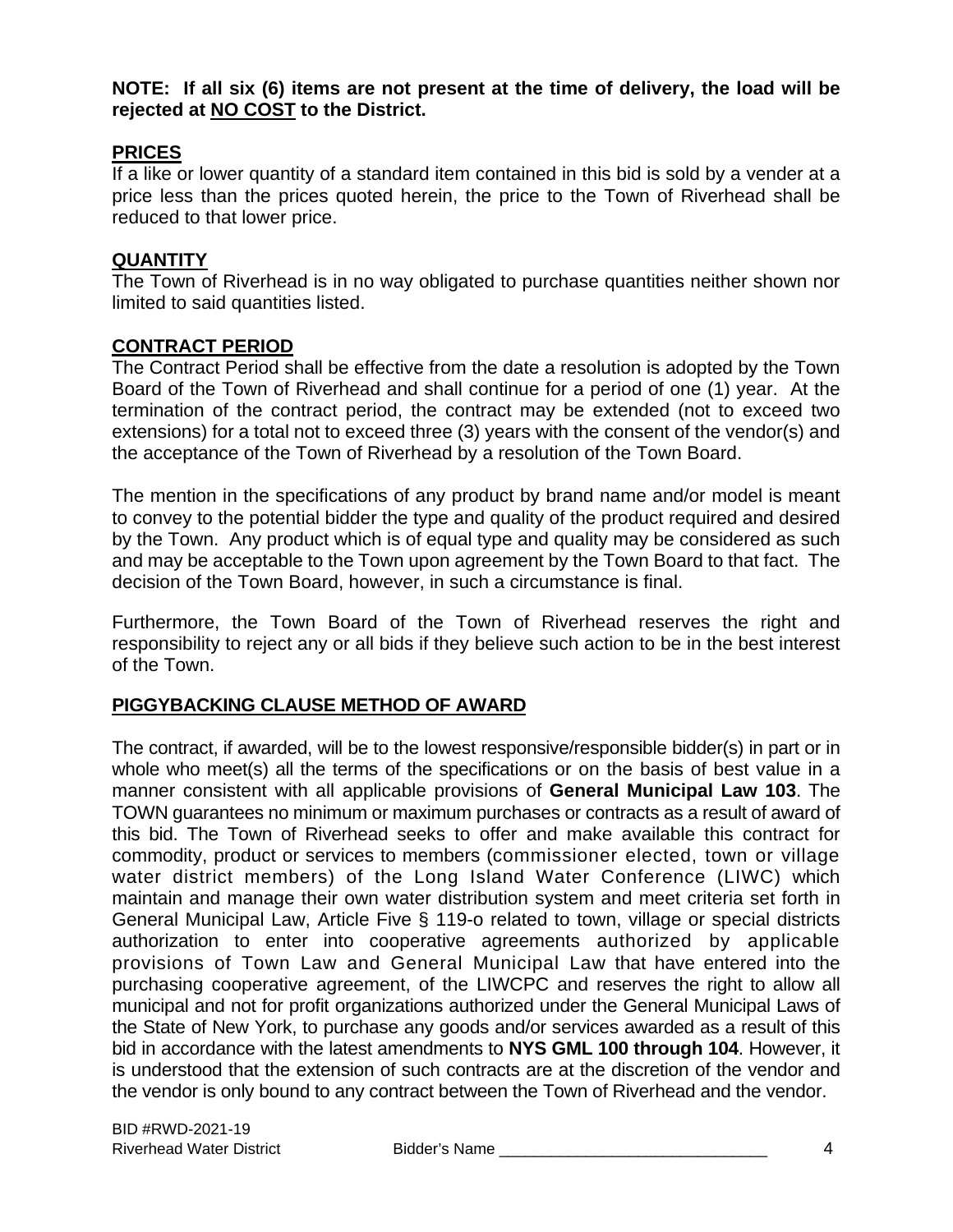Additionally, the TOWN reserves the right to purchase any goods or services included as a part of this bid from any means legally available to it.

### **OSHA STANDARDS**

All equipment, materials and/or installations utilized in connection with this contract will meet all OSHA standards.

The OSHA Hazard Communication Standard (Subpart 2 of Part 1910 of Title 29 of the Code of Regulations amended under Section 1910/1200 Federal Register) requires chemical manufacturers, importers and distributors to obtain and develop Material Safety Data Sheets (MSDS's) for each hazardous chemical they produce, distribute or import. Bids may not be considered unless the MSDS accompanies each bid. Departments will not accept delivery from providers of chemicals unless EACH container is properly labeled in accordance with MFDA704 (when applicable).

### **MATERIAL SAFETY DATA SHEETS MUST BE SUBMITTED WITH BID FORMS.**

#### **FUEL SURCHARGES**

The Town of Riverhead will not pay any type of fuel surcharge. Any fuel charges added will be deleted from any payments made to the vendor.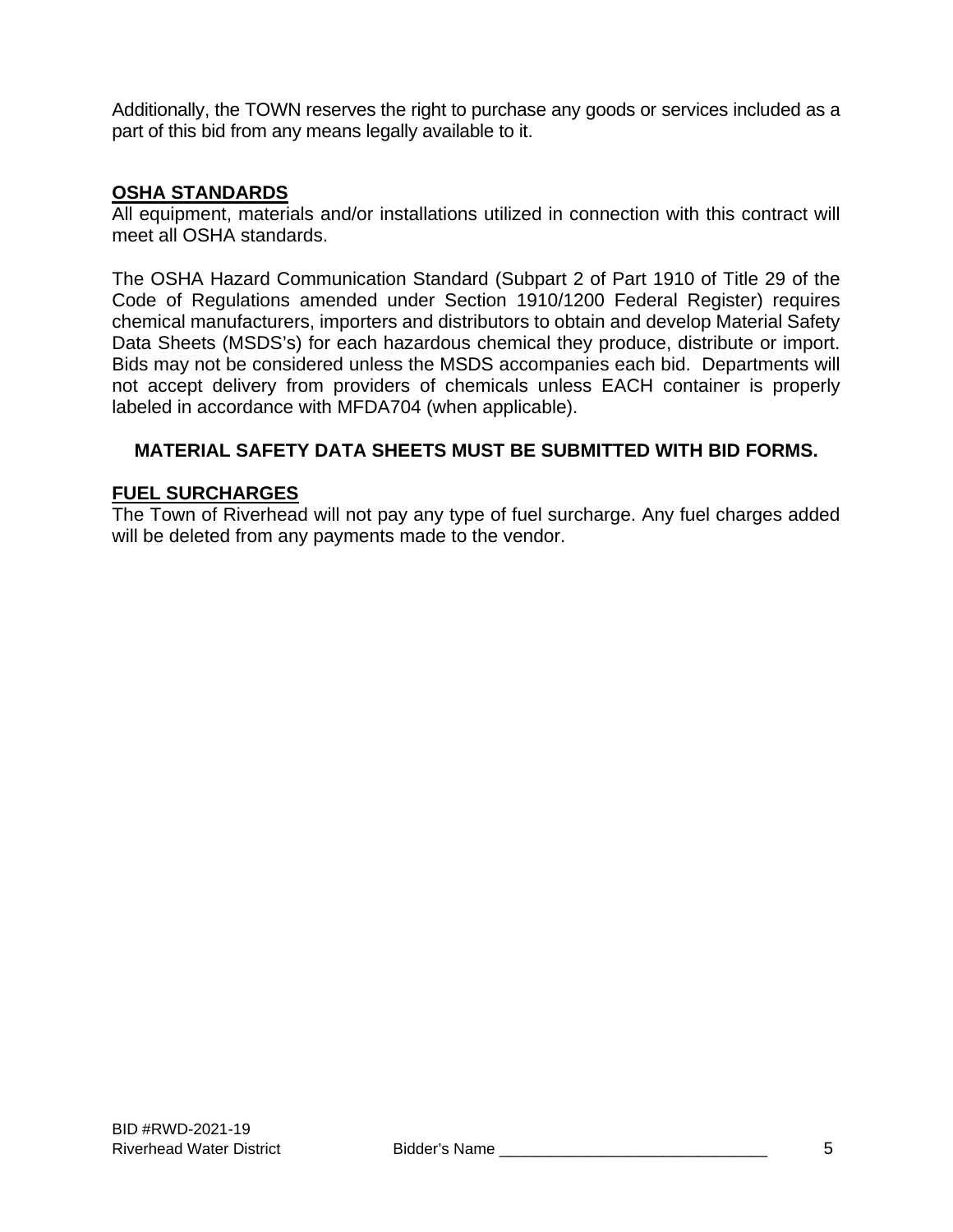#### **CORROSION CONTROL CHEMICALS SPECIFICATIONS RIVERHEAD WATER DISTRICT**

## **PART 1 - GENERAL**

### **1. SCOPE**

A. The supplier under this contract shall furnish "approved" corrosion control chemicals for bulk liquid solution for water treatment certified by the NSF to conform to ANS/NSF Standard 60/61.

#### **2. FEDERAL, STATE AND COUNTY APPROVALS**

- A. The Corrosion Control Chemical to be supplied shall have been accepted by the NSF to conform to ANS/NSF Standard 60/61.
- B. The bidder shall also provide proof of certification of meeting ANSI/NSF Standard-60/61and have a Material Safety Data Sheet for the product being bid.

#### **3. BACTERIA/CHLORINATION**

A. Due to potential problems with encapsulated bacteria in the distribution system and the current continuous use of chlorine in the range of 0.5 to 1.5 parts per million (PPM), the bidder shall provide some documentation that the corrosion control chemical does not increase bacteria counts in the distribution system and does not materially increase the overall chlorine demand. At the time of delivery, the supplier shall maintain a CI<sub>2</sub> residual in product of not less than 10 PPM of free chlorine residual. Chlorination shall not break down the product. **NOTE: IF DOCUMENTATION IS NOT PRESENT AT THE TIME OF DELIVERY, THE LOAD WILL BE REJECTED.** 

#### **4. TESTING**

- A. Prior to the first delivery of the product and four (4) times after (quarterly samples) (total of five [5] sets), the supplier shall sample and test all seventeen (17) supply wells and ten (10) distribution locations within the Riverhead Water District for the following parameters: pH, iron, manganese, copper, magnesium, calcium hardness and total alkalinity.
- B. Based on the test results for these parameters the supplier shall make written reports/recommendations as to the optimum chemical dosage and metering pump setting.
- C. Subsequent to the award of the bid, the supplier will contact the Riverhead Water District to set up a schedule of times and dates to do all samples. If supplier fails to take a sample pursuant to schedule, the Riverhead Water District shall have the right to have District personnel take the required samples, and the supplier shall reimburse the District for any and all expenses (including but not limited to postage, laboratory analysis, etc.) incurred due to supplier's omission to take samples when scheduled.
- D. At the time the bid is submitted, the bidder shall provide a written calculation for the quantity per hour of the corrosion control chemical required for a hypothetical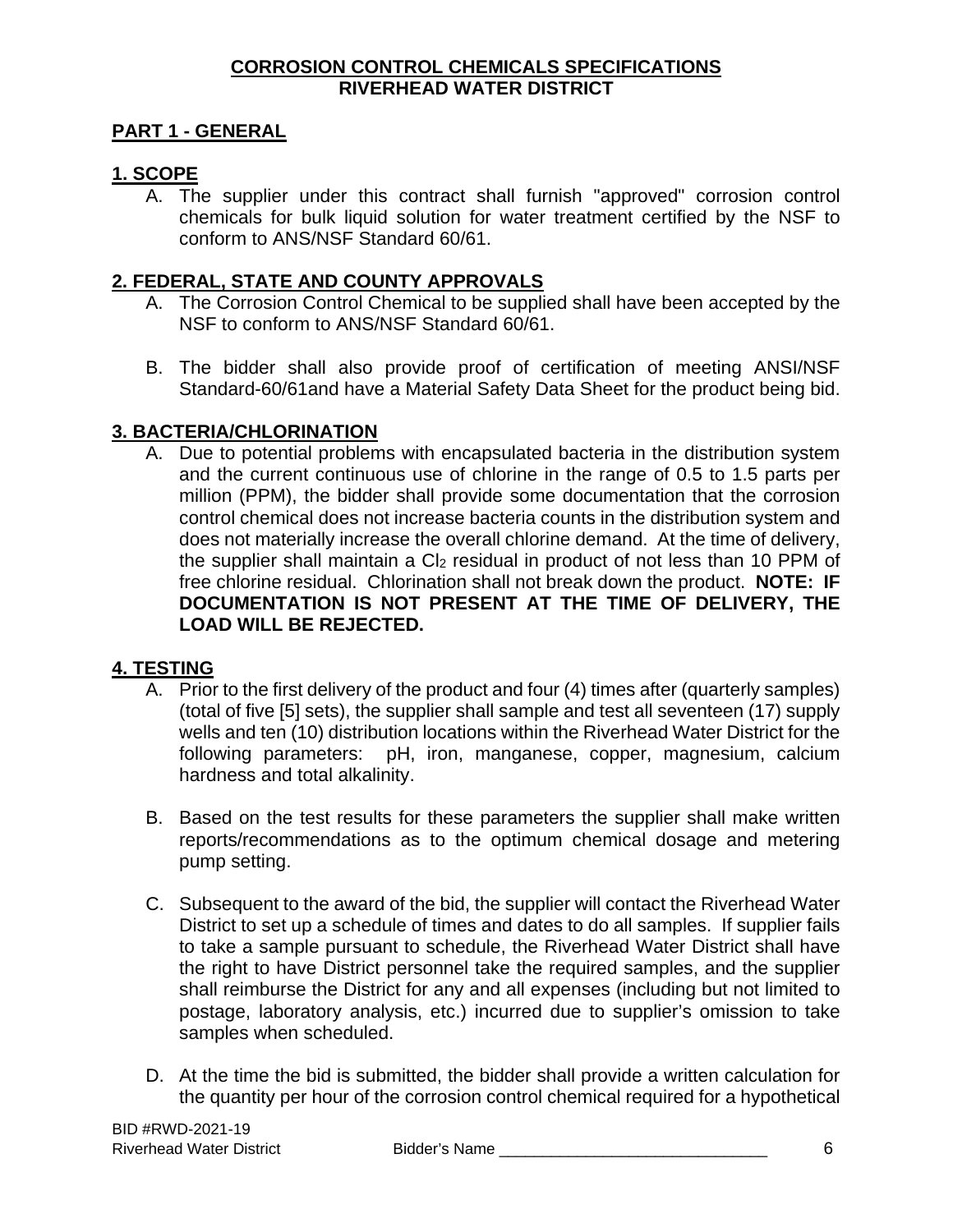well. The well parameters are as follows: 1,200 GPM; 0.02 mg/L iron; 0.11 mg/L manganese; 0.006 mg/L copper; 0.0037 mg/L magnesium; and 12 mg/L calcium hardness as  $C_aCO_3$ . The residual of 1.0 mg/L of total phosphate as PO4 is the desired dosage rate. This calculation will be used in the determination of the cost effectiveness of the product and considered as a criteria for the award of the bid. **PLEASE NOTE:** Riverhead Water District treats to a finish Ph of 7.6 to 7.8 (approximately 23 mg/L calcium hardness as  $C_4CO_3$  after lime) and a free chlorine residual of 1.0 mg/L.

## **5. REJECTION**

A. The basis of rejection of the bid and/or materials is the corrosion control chemical (a) does not meet NSF approval; (b) does not meet chemical, physical or safety requirements of these specifications; or (c) nonconformance with these specifications, including lack of documentation acceptable to the District. Note: Calculation amounts of product per mg will be used as a determining factor in Bid Award.

### **6. PAYMENT**

- A. Payments shall be made at the unit prices bid per gallon for the respective time period for the actual gallons of Corrosion control chemical delivered.
- B. After Delivery, the supplier shall submit a claim on a Riverhead Town claim voucher based on the actual quantity delivered in accordance with the specifications at the respective unit price bid with an attached Affidavit of Compliance. Payment will be made within thirty (30) days after receipt of a properly executed claim voucher.

## **PART 2 - MATERIALS**

#### **1. PHYSICAL CHARACTERISTICS**

- A. The Corrosion Control Chemical to be supplied shall be a liquid linear-chain phosphate or approved equal for treating potable water supplies to control iron and manganese problems; provide protection against corrosion of metal surfaces; and with continuous feed, gradually remove existing scale and old corrosion productions without domestic problems to consumers on the water distribution system.
- B. The bidder shall provide five (5) public water suppliers (preferably in New York State), including contact name and telephone numbers, that have used the bidder's Corrosion Control Chemical for at least two (2) years. The list of the suppliers is to be attached to and made a part of this bid document.
- C. The corrosion control chemical shall have the following physical characteristics or approved equal:

| 1. Appearance/Color:                       | Clear, water white           |
|--------------------------------------------|------------------------------|
| 2. Stability (shelf life):<br>3. pH range: | 1 year minimum<br>5.7 to 6.8 |
| 4. Weight range:                           | 11.4 to 11.8 lbs./gallon     |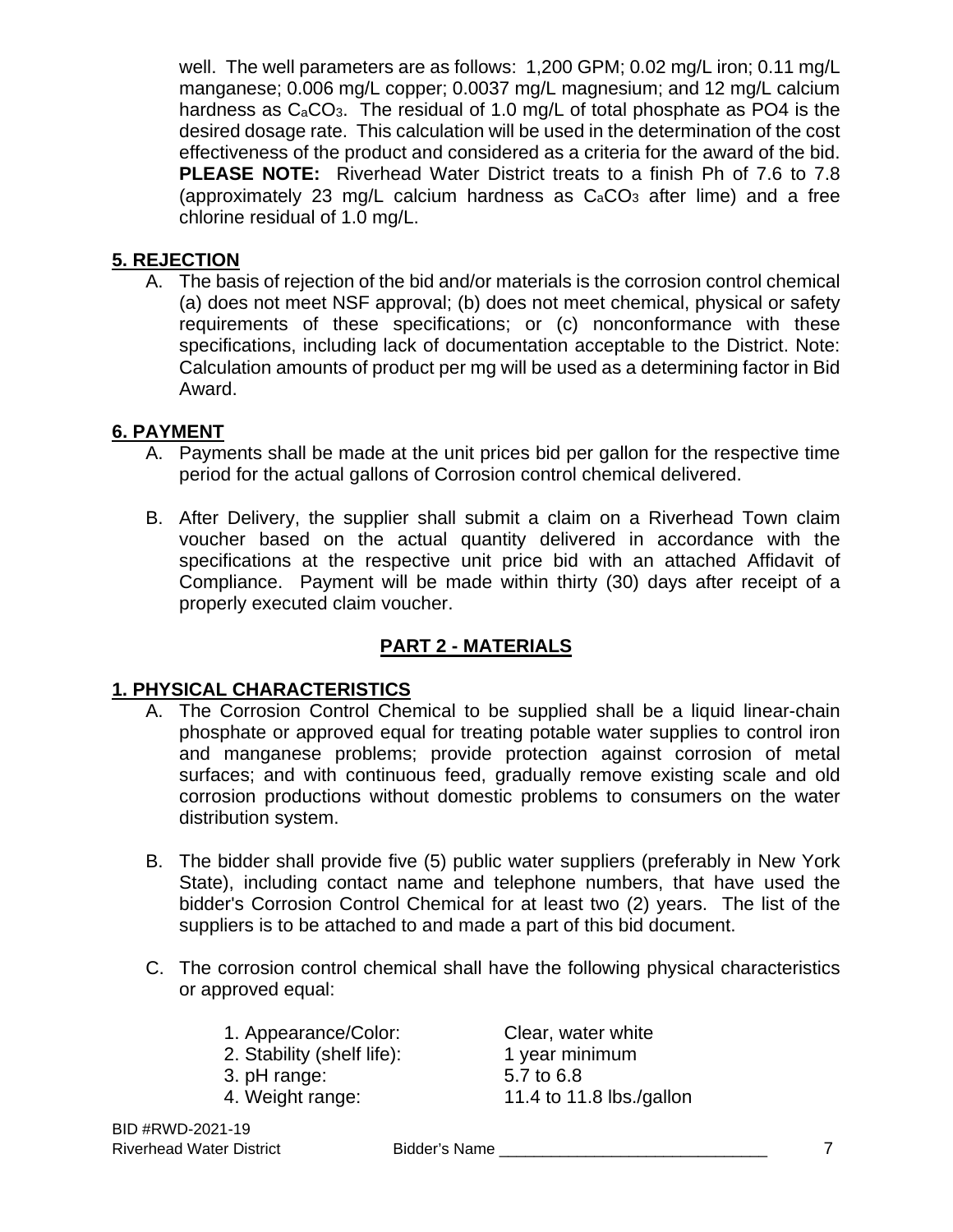| 5. Total Phosphate  | $35\% +12\%$     |
|---------------------|------------------|
| 6. Poly Phosphate   | $24.5\% +/- 2\%$ |
| 7. Ortho Phosphate  | $10\% +12\%$     |
| 8. Poly:Ortho ratio | 70:30            |

D. The bidder shall provide certified physical characteristics with the bid submittal.

# **PART 3 – EXECUTION**

## **1. APPLICATION INSTRUCTIONS**

A. After bidding, the bidder awarded the contract shall provide written application instructions and calculations for the varying water quality conditions for the seventeen (17) wells of the Riverhead Water District. The raw water is currently treated with lime to raise the pH to about 7.6-7.8; the corrosion control chemical is then added; and followed by chlorine.

### **2. TRAINING**

Bidder must provide a minimum of a four (4) hour chemical handling and safety training class and must be held within one (1) week prior to the start of chemical supply.

### **3. DELIVERY**

- A. **Inspection Prior to Bidding:** A visual inspection of the sites by the bidder is recommended prior to bidding. Contact Superintendent Frank Mancini or Asst Superintendent John Flynn, or the designated assistant, at (631) 727-3205 in order to gain admittance to locked plant sites.
- B. **Location:** The general locations of the plant sites of the Riverhead Water District and tank capacities for Corrosion control chemicals are as follows:
	- 1. Plant No. 4 Osborne Avenue:
		- (a) Pump Stations No. 4-1 & 4-2, 325-gallon tank capacity
	- 2. Plant No. 5 Middle Road, Northeast of Fanning Blvd.:
		- (a) Pump Stations No. 5-1 & 5-2, 325-gallon tank capacity/325 gallon storage;
	- 3. Plant No. 11 Middle Country Road (Grumman):
		- (a) Well 11-1, 325-gallon tank capacity.
	- 4. Plant No. 16 Edwards Avenue: 325-gallon tank capacity
- C. **Drops:** Drops shall usually be required of the corrosion control chemical at most, if not all, of Plants No. 4, 5, 11 and 16 on the same delivery date. Bidder shall bid on delivery as follows:
	- 1. 0 1000 gals. of product (a) four (4) drops;
	- 2. 1001 2000 gals. of product (a) four (4) drops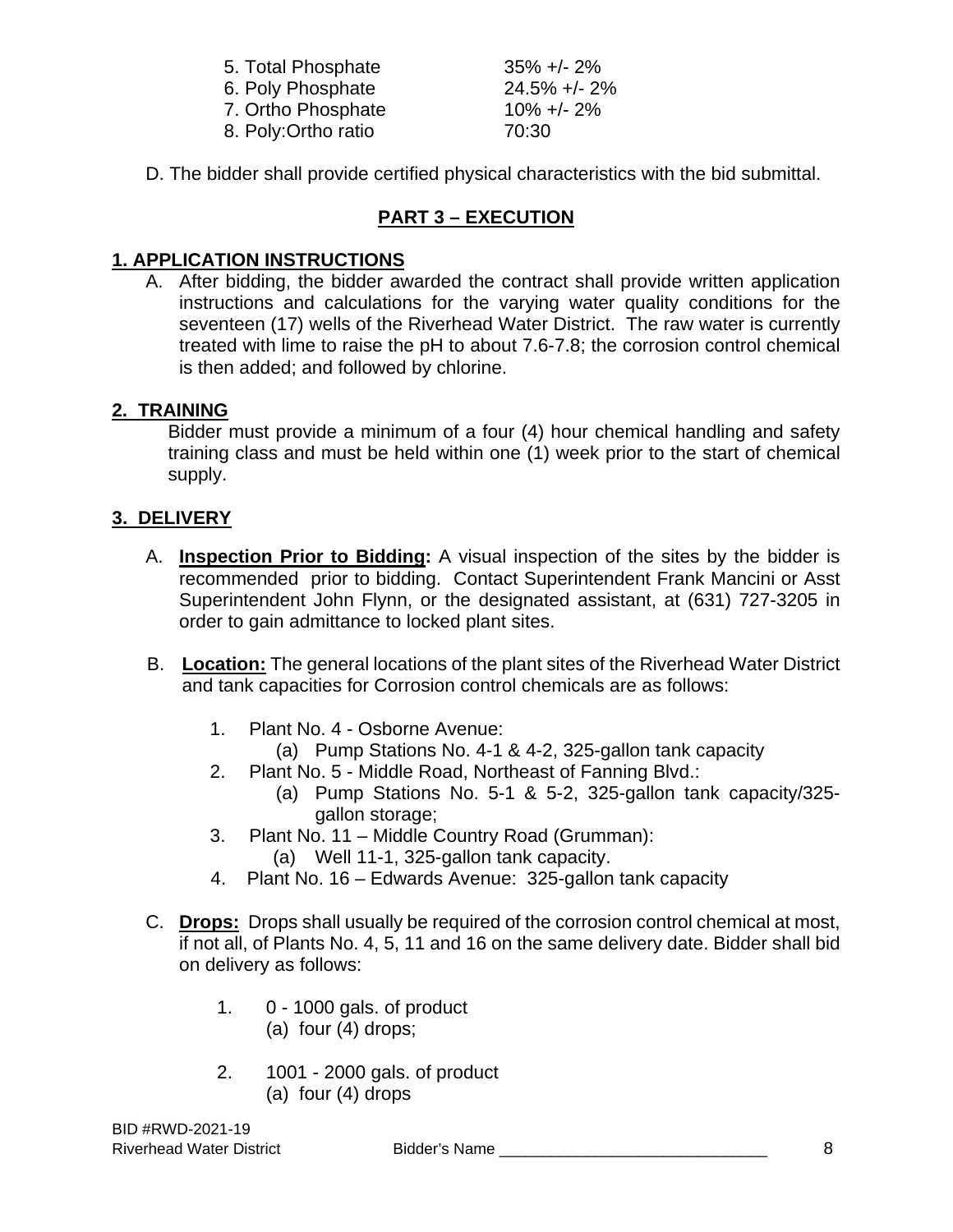- D. **Trucks for Delivery:** The tank truck for delivery of the corrosion control chemical shall contain a suitable lining and shall be a dedicated truck used solely for the delivery of water supply additives. An Affidavit of Compliance with this requirement will be required from the truck owner. The tank is to have a seal number and documentation that the product was sealed at the factory and shall contain a tag verifying same. After each stop prior to delivery to the Riverhead Water District, the tank may be unsealed; however, the tank must be resealed after every stop between the point of origin and delivery to the Riverhead Water District. At the time of delivery of the corrosion control chemical to the Riverhead Water District, the driver of the tank truck shall supply the Riverhead Water District with the name of the company, contact person and phone number of each and every stop made prior to delivery to the Riverhead Water District, and the District reserves the right to contact any or all persons on the list of stops made by the delivery truck prior to accepting the corrosion control chemical, **(NOTE: The specifications call for a bid for point-to-point delivery. Point to point shall mean sealed and tagged delivery of the product from point of origin to the Riverhead Water District.) PLEASE BID ACCORDINGLY.**
- E. **Telephone Notification to District:** Notification of delivery of the product shall be made by telephone to either Superintendent Frank Mancini or John Flynn his designated assistant, at (631) 727-3205 on a normal working day **prior** to delivery.
- F. **Time of Delivery:** Delivery shall be made on a normal working day of the District and early enough in the day to permit unloading during normal working hours. **NOTE:** Delivery of the product may be during summer hours in June, July, August and September Monday through Friday, 6:00 a.m. to 10:00 p.m. if authorized by the Riverhead Water District.
- G. **Orders:** Orders for the respective item shall be placed by telephone to the supplier with a purchase order number. Purchase order will be faxed to supplier. Delivery shall be made within two (2) weeks after the order is placed.
- H. **Quantity:** The anticipated delivery amounts are based on an average of the last few years, the estimated amount to be 3,000 gallons.

| Signature:           |                                                                                                                       |
|----------------------|-----------------------------------------------------------------------------------------------------------------------|
| <b>Print Name:</b>   | <u> 1989 - Andrea Andrew Maria (h. 1989).</u>                                                                         |
| Title:               | <u> 1980 - Andrea Andrew Maria (h. 1980).</u>                                                                         |
| <b>Company Name:</b> | <u> 1980 - Jan James James James James James James James James James James James James James James James James Ja</u> |
| Date:                |                                                                                                                       |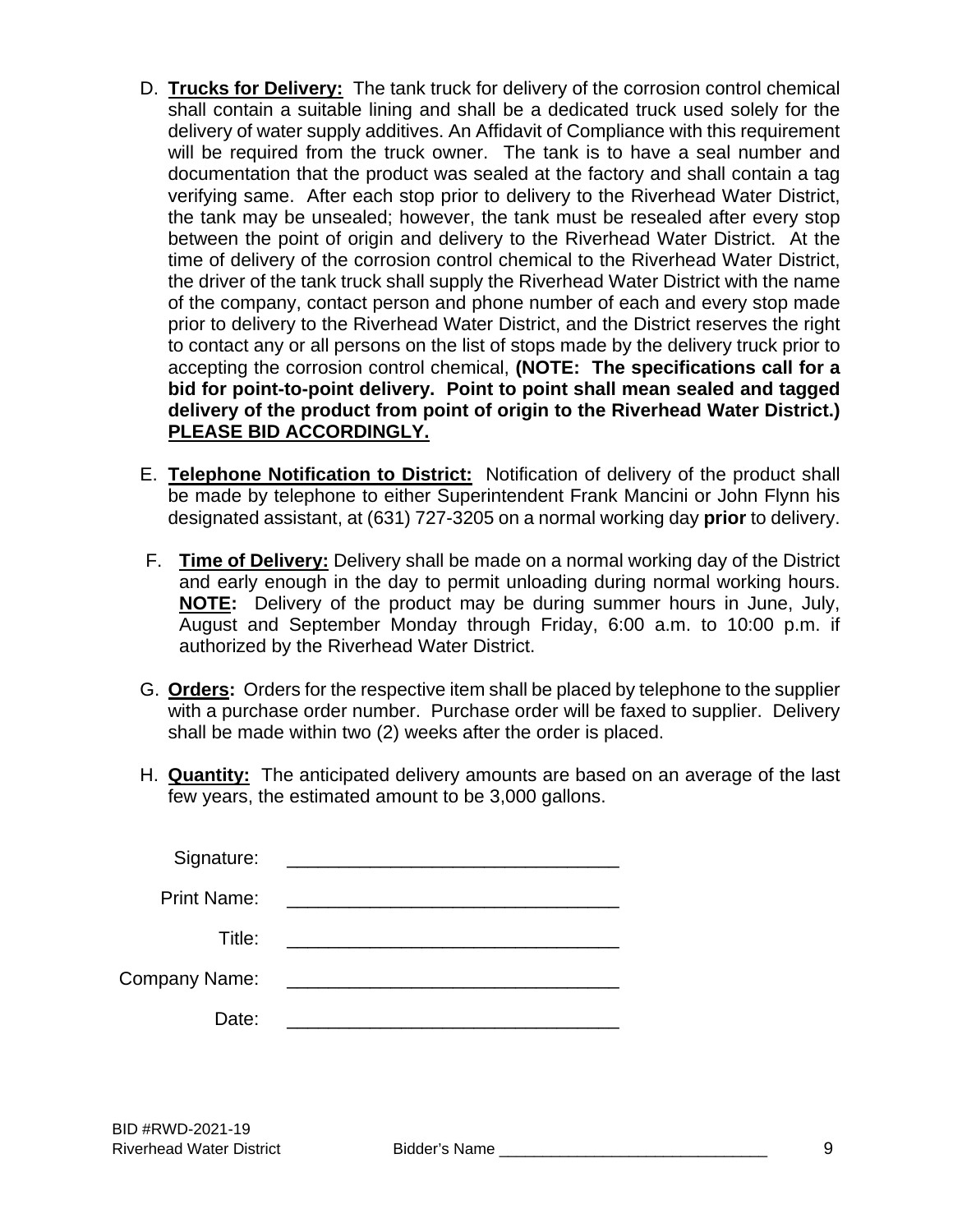#### **IRAN DIVESTMENT ACT CERTIFICATION**

As a result of the Iran Divestment Act of 2012 (Act), Chapter 1 of the 2012 Laws of New York, a new provision has been added to the State Finance Law (SFL), § 165-a, effective April 12, 2012. Under the Act, the Commissioner of the Office of General Services (OGS) will be developing a list (prohibited entities list) of "persons" who are engaged in "investment activities in Iran" (both are defined terms in the law). Pursuant to SFL § 165 a(3)(b), the initial list is expected to be issued no later than 120 days after the Act's effective date, at which time it will be posted on the OGS website.

By submitting a bid in response to this solicitation or by assuming the responsibility of a Contract awarded hereunder, Bidder/Contractor (or any assignee) certifies that once the prohibited entities list is posted on the OGS website, it will not utilize on such Contract any subcontractor that is identified on the prohibited entities list.

Additionally, Bidder/Contractor is advised that once the list is posted on the OGS website, any Contractor seeking to renew or extend a Contract or assume the responsibility of a Contract awarded in response to the solicitation, must certify at the time the Contract is renewed, extended or assigned that it is not included on the prohibited entities list.

During the term of the Contract, should the TOWN OF RIVERHEAD receive information that a person is in violation of the above-referenced certification, the TOWN OF RIVERHEAD will offer the person an opportunity to respond. If the person fails to demonstrate that it has ceased its engagement in the investment which is in violation of the Act within 90 days after the determination of such violation, then the TOWN OF RIVERHEAD shall take such action as may be appropriate including, but not limited to, imposing sanctions, seeking compliance, recovering damages, or declaring the Contractor in default.

The TOWN OF RIVERHEAD reserves the right to reject any bid or request for assignment for an entity that appears on the prohibited entities list prior to the award of a contract, and to pursue a responsibility review with respect to any entity that is awarded a contract and appears on the prohibited entities list after contract award.

| Signature:           | <u> Territoria de la contenentación de la contenentación de la contenentación de la contenentación de la contene</u> |
|----------------------|----------------------------------------------------------------------------------------------------------------------|
| <b>Print Name:</b>   | <u> 1989 - Andrea Andrew Maria (h. 1989).</u>                                                                        |
| Title:               | <u> 1980 - Andrea Andrew Maria (h. 1980).</u>                                                                        |
| <b>Company Name:</b> | <u> 1980 - Andrea Andrew Maria (h. 1980).</u>                                                                        |
| Date:                |                                                                                                                      |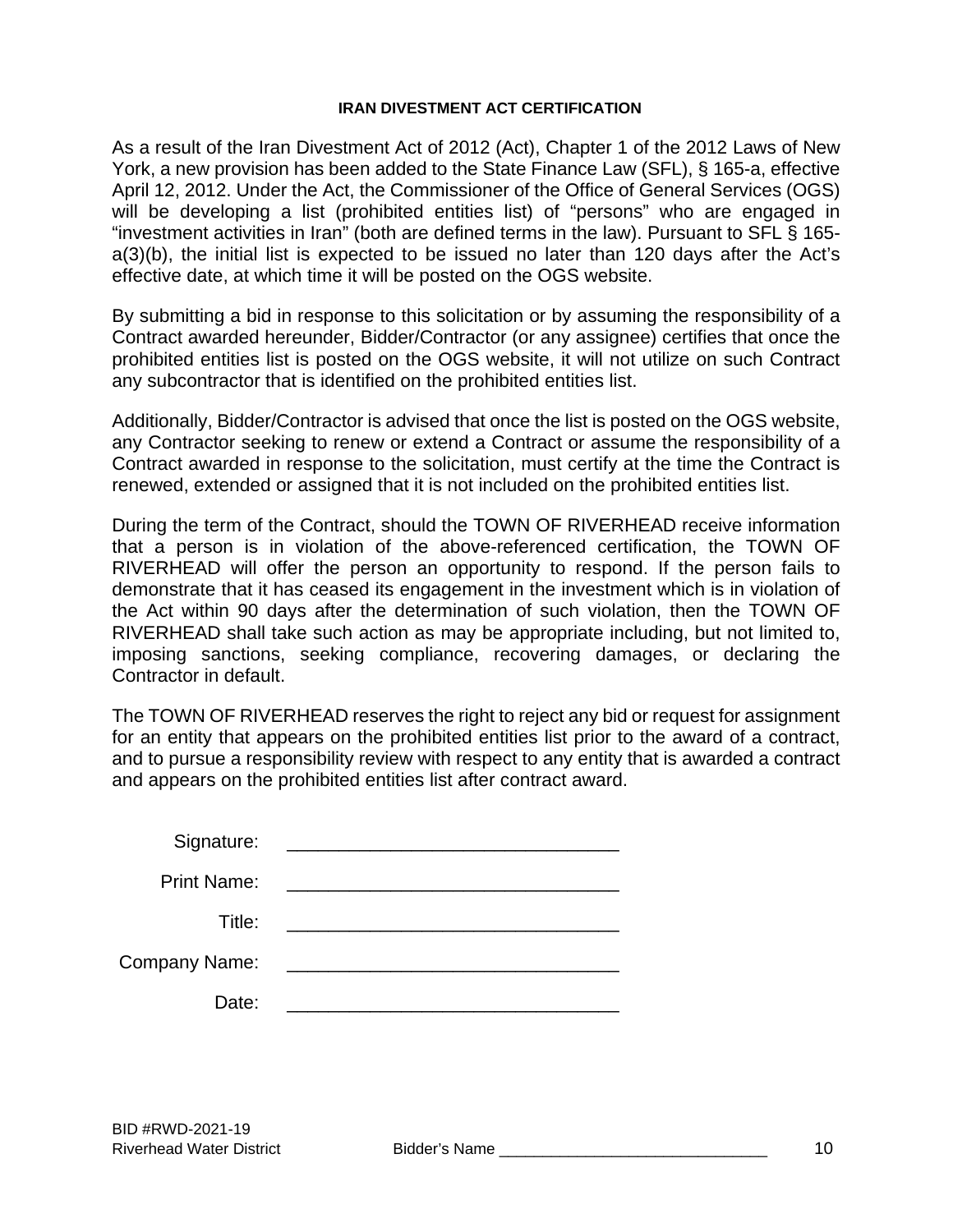#### **NON-DISCRIMINATION STATEMENT**

During the performance of the agreement, the CONTRACTOR hereby agrees that it will not directly or indirectly discriminate against any employee or applicant for employment in accordance with appropriate New York State and Federal Laws.

### **SEXUAL HARASSMENT STATEMENT**

By submission of this bid, each bidder and each person signing on behalf of any bidder certifies, and in the case of a joint bid each party thereto certifies as to its own organization, under penalty of perjury, that the bidder has and has implemented a written policy addressing sexual harassment prevention in the workplace and provides annual sexual harassment prevention training to all of its employees. Such policy shall, at a minimum, meet the requirements of §201-G of the Labor Law.

| Signature:           | <u> 1980 - Antonio Alemania, prima prestava postala de la provincia de la provincia de la provincia de la provincia de la provincia de la provincia de la provincia de la provincia de la provincia de la provincia de la provin</u> |
|----------------------|--------------------------------------------------------------------------------------------------------------------------------------------------------------------------------------------------------------------------------------|
| <b>Print Name:</b>   | <u> 1980 - Andrea Aonaich, ann an t-Aonaich an t-Aonaich ann an t-Aonaich ann an t-Aonaich ann an t-Aonaich ann an </u>                                                                                                              |
| Title:               |                                                                                                                                                                                                                                      |
| <b>Company Name:</b> | <u> 1980 - Andrea Andrew Maria (h. 1980).</u>                                                                                                                                                                                        |
| Date:                |                                                                                                                                                                                                                                      |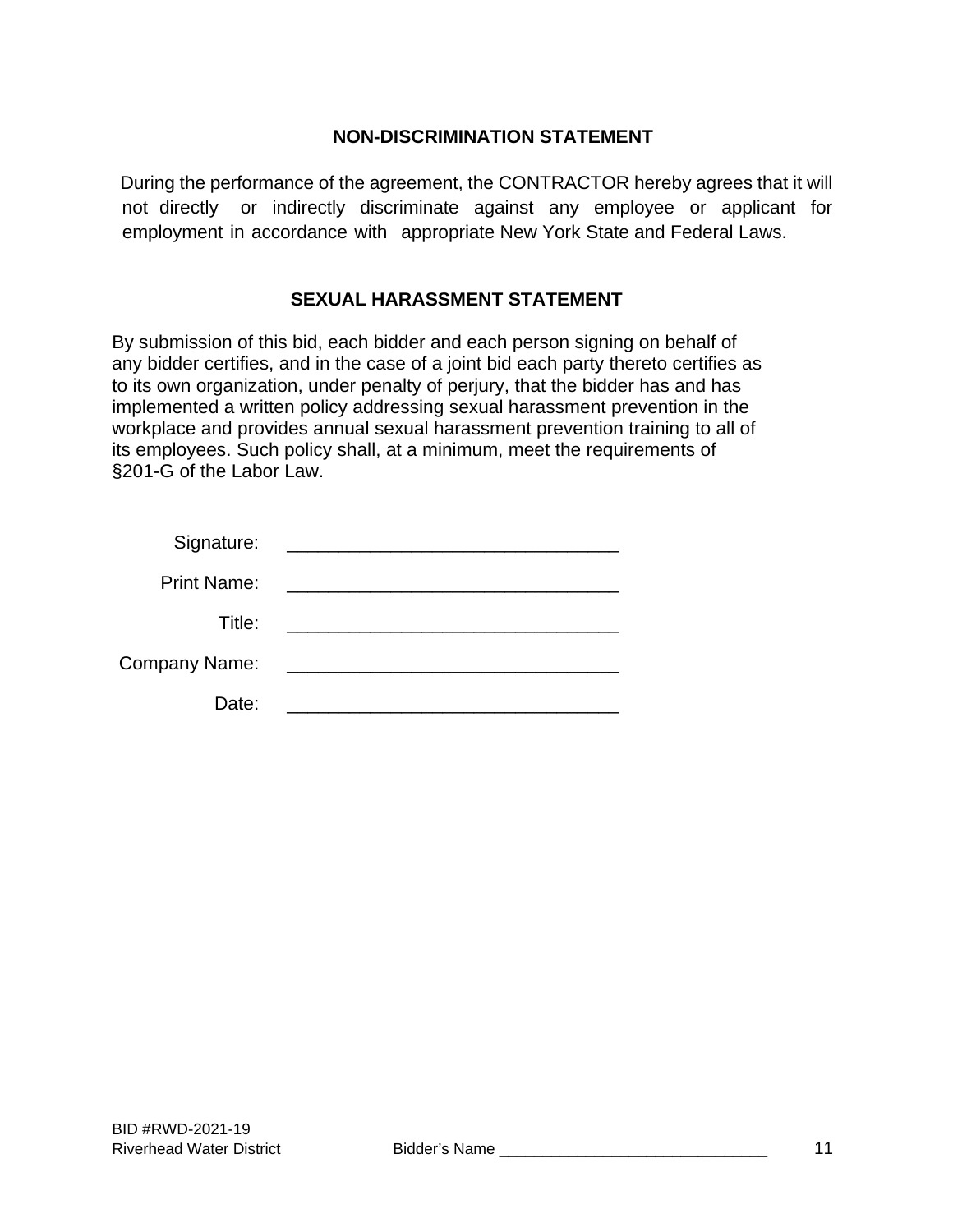#### NON-COLLUSION STATEMENT

UNDER PENALTIES OF PERJURY:

(BIDDER), BEING DULY SWORN,

DEPOSES AND SAYS:

- A) This bid or proposal has been independently arrived at without collusion with any other bidder or with any competitor or potential competition;
- B) This bid or proposal has not knowingly been disclosed, prior to the opening of bids or proposals for this project, to any other bidder, competitor, or potential competitor;
- C) No attempt has been made or will be made to induce any other person, partnership, or corporation to submit or not to submit a bid or proposal;
- D) The person signing this bid or proposal certifies that he has been fully informed regarding the accuracy of the statements contained in this certification, and under penalties of perjury, affirms the truth thereof, such penalties being applicable to the bidder as the person signing on its behalf; and
- E) That the attached hereto (if a corporate bidder) is a certified copy of a resolution authorizing the execution of this certificate by the signatory of this bid or proposal on behalf of the corporate bidder.

|                         | (PRINTED NAME/TITLE)                        |
|-------------------------|---------------------------------------------|
|                         |                                             |
|                         |                                             |
|                         |                                             |
|                         |                                             |
| Sworn to before me this |                                             |
|                         |                                             |
|                         | __________day of__________________, 20_____ |
|                         |                                             |
|                         |                                             |
|                         |                                             |
| <b>NOTARY PUBLIC</b>    |                                             |
|                         |                                             |
| RID #RWD-2021-19        |                                             |

BID #RWD-2021-19 Riverhead Water District **Bidder's Name Biography Bidder's Name Communist 12**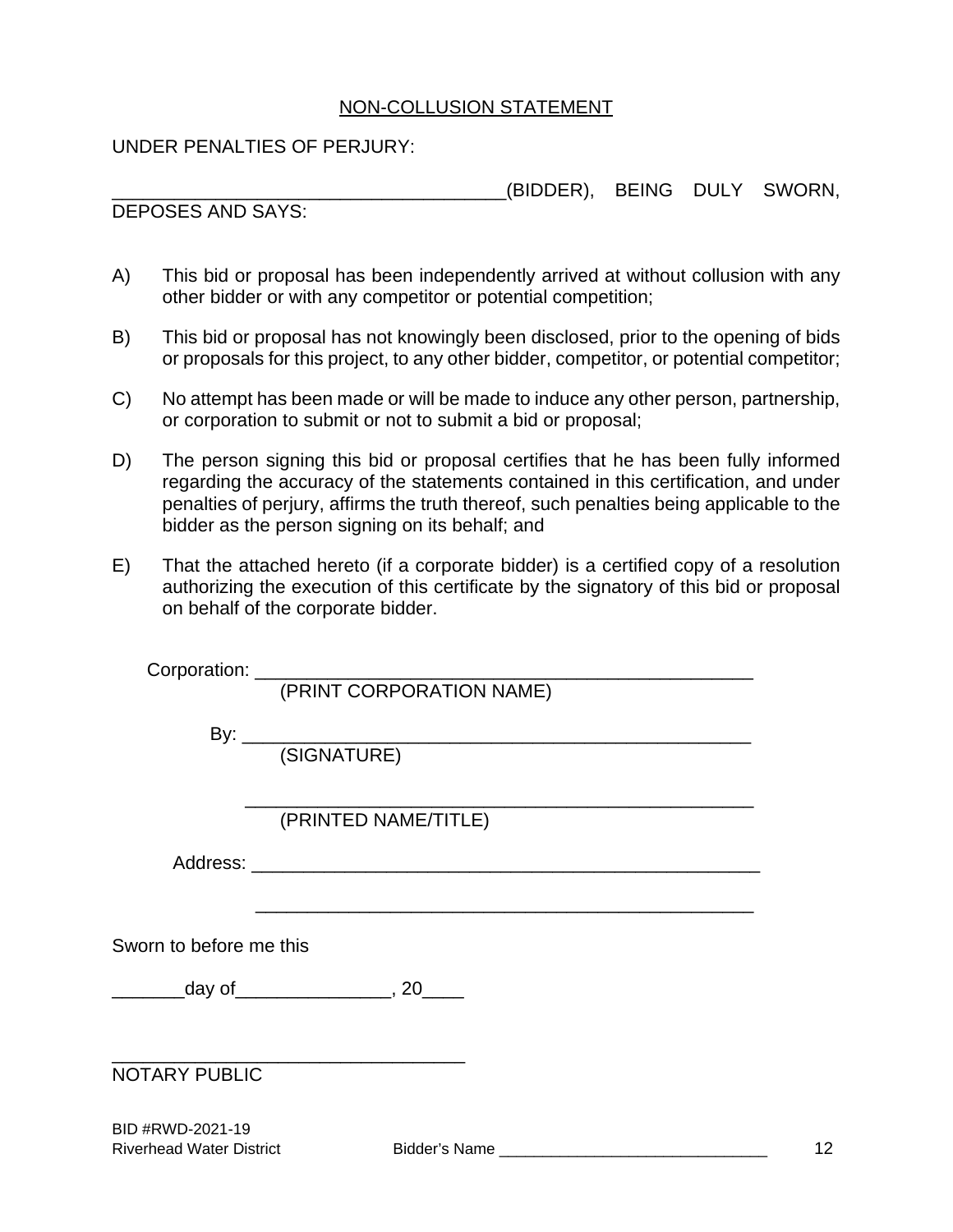#### **BID FORM FOR CHEMICALS CORROSION CONTROL CHEMICAL (PO4) BID #RWD-2021-19**

|    | <b>BIDDER NAME:</b>                            |                |
|----|------------------------------------------------|----------------|
|    | <b>PLEASE READ CAREFULLY</b>                   |                |
|    | 0 - 1000 gals. of product<br>Four (4) drops    | Price per gal. |
| 2. | 1001 - 2000 gals. of product<br>Four (4) drops | Price per gal. |
|    |                                                |                |

#### **THESE BID PRICES SHALL STAY IN EFFECT FOR ONE (1) YEAR FROM THE DATE A RESOLUTION IS ADOPTED BY THE TOWN BOARD OF THE TOWN OF RIVERHEAD AND ANY EXTENSIONS GRANTED THEREAFTER**

I/WE FULLY UNDERSTAND THAT THE ACCEPTANCE OF THIS BID IS SUBJECT TO

THE PROVISIONS OF SECTION 103A AND 103B OF THE GENERAL MUNICIPAL

LAW.

\_\_\_\_\_\_\_\_\_\_\_\_\_\_\_\_\_\_\_\_\_\_\_ \_\_\_\_\_\_\_\_\_\_\_\_\_\_\_\_\_\_\_\_\_\_\_\_\_\_\_\_\_\_\_\_\_\_\_\_\_ DATE NAME OF AGENT/DEALER

ADDRESS

 $\overline{\phantom{a}}$  , which is a set of the set of the set of the set of the set of the set of the set of the set of the set of the set of the set of the set of the set of the set of the set of the set of the set of the set of th

 $\overline{\phantom{a}}$  , which is a set of the set of the set of the set of the set of the set of the set of the set of the set of the set of the set of the set of the set of the set of the set of the set of the set of the set of th

 $\overline{\phantom{a}}$  , which is a set of the set of the set of the set of the set of the set of the set of the set of the set of the set of the set of the set of the set of the set of the set of the set of the set of the set of th

CITY, STATE, ZIP CODE

 $\overline{\phantom{a}}$  , which is a set of the set of the set of the set of the set of the set of the set of the set of the set of the set of the set of the set of the set of the set of the set of the set of the set of the set of th CONTACT PERSON

SIGNATURE OF DEALER/AGENT